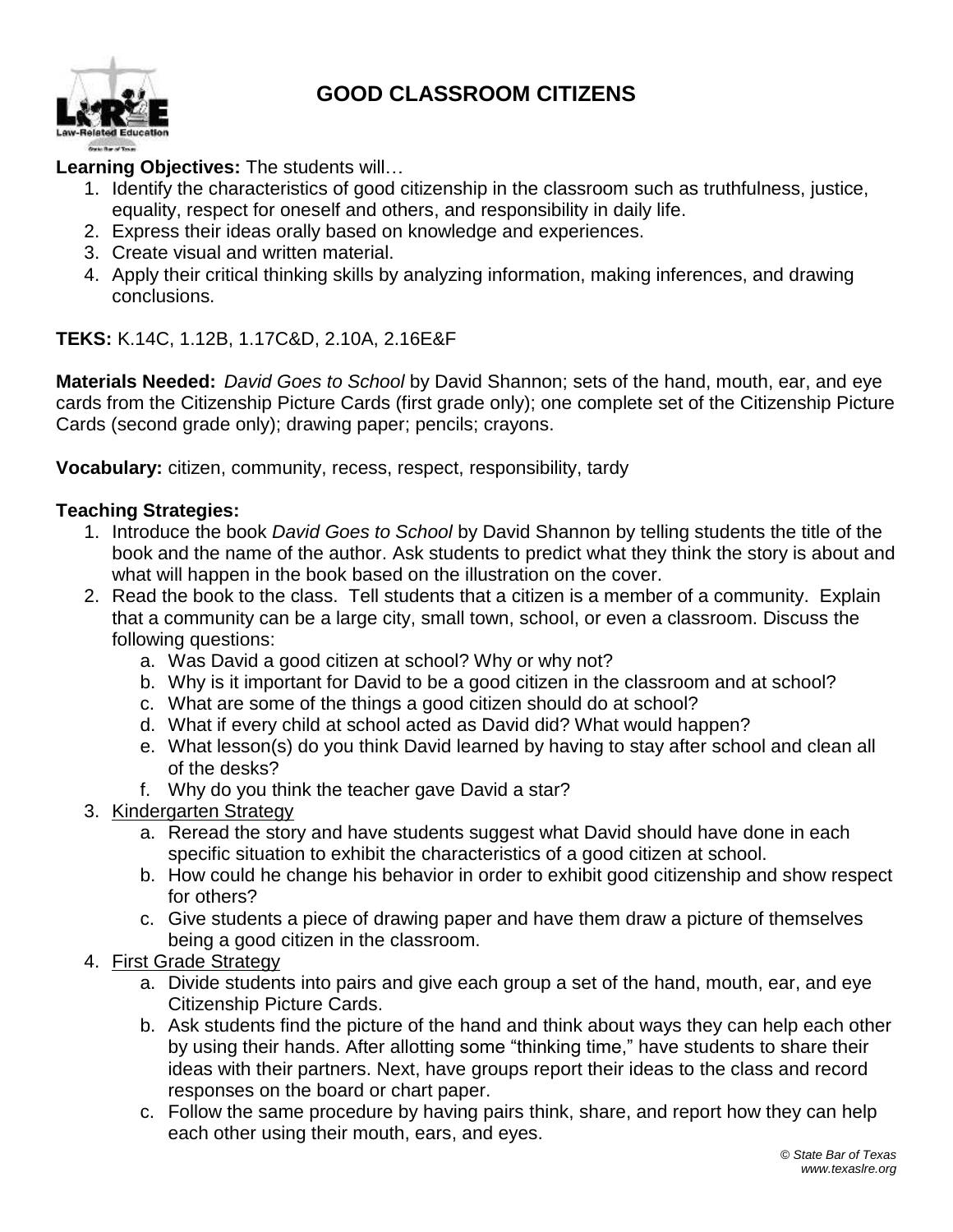d. Assign each student one of the recorded ideas to illustrate on drawing paper. Students should write and complete the stem sentence: "Be a good citizen by  $\blacksquare$ ." at the bottom or top of their illustration.

### 5. Second Grade Strategy

- a. Divide the class into six groups.
- b. Give each group one of the Citizenship Picture Cards.
- c. Have groups brainstorm a list of ideas about how they could help each other and be good citizens in the classroom by using their hands, mouth, ears, eyes, mind, or heart. The students should record their ideas in written or visual form on a piece of paper.
- d. Have each group share their brainstormed ideas with the class.
- e. Give each student a sheet of drawing paper. Explain that students are to make a poster that illustrates how they are going to be a good citizen during the school year. Students should include a sentence describing what they are going to do such as "I will be a good citizen by \_\_\_\_\_\_\_\_\_\_\_\_\_\_\_."
- f. After students have finished their pictures, provide the opportunity for them to share their pictures with the class and explain their drawings. Create a bulletin board display of the pictures and title the board "Good Classroom Citizens."

#### **Extension for Gifted/Talented:**

Have students write a short paragraph explaining the teacher's point of view concerning David's behavior in the book *David Goes to School*.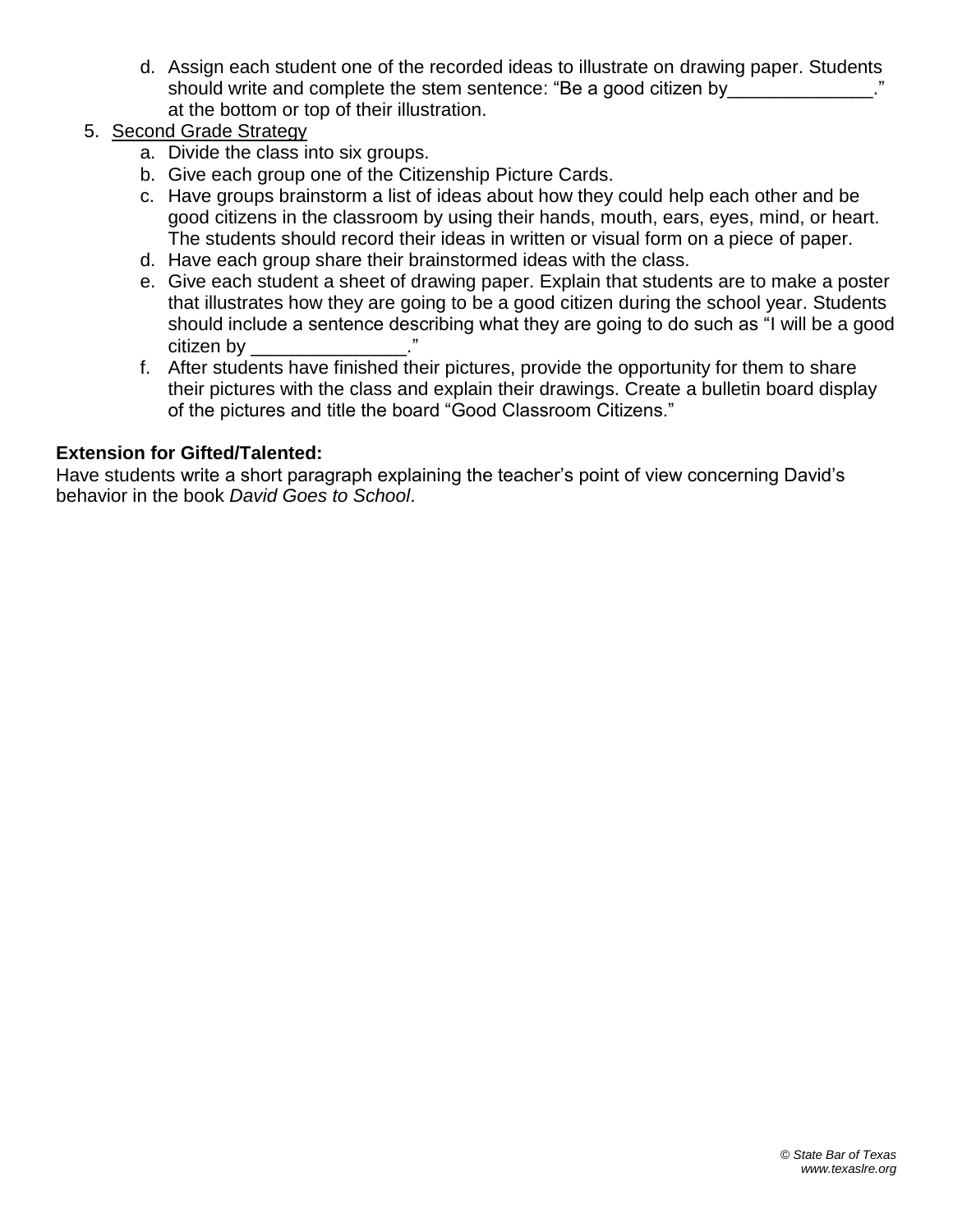# **Citizenship Picture Cards**



© *State Bar of Texas www.texaslre.org*